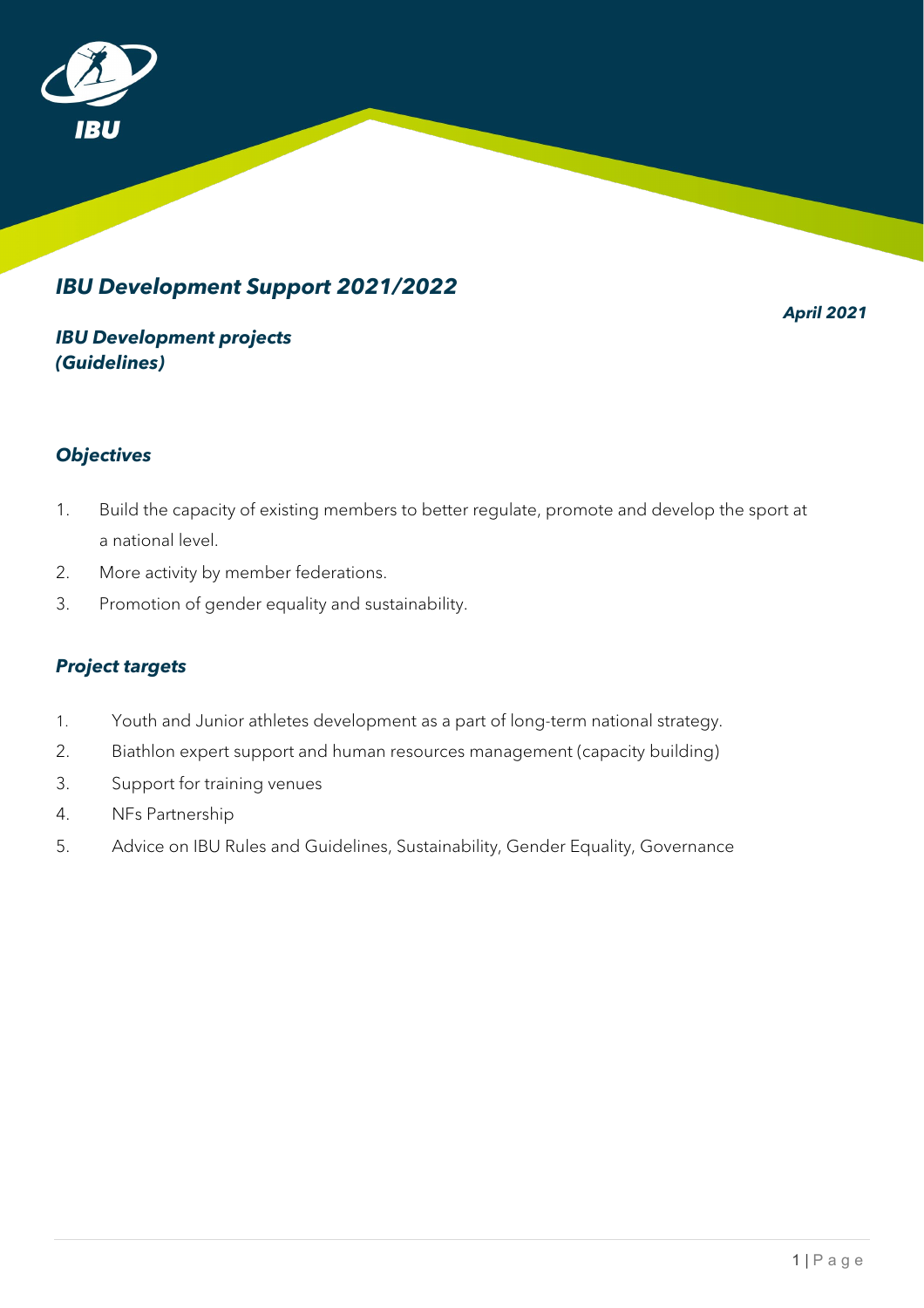

### *IBU Development projects support general principles*

The total budget for the project is 800 000 EUR.

- 1. The budget allocated to the national federation project(s) will depend on the results of the analysis of the budgetary proposal and will be a maximum of *20,000 EUR* per NF and *30,000 EUR* per joint projects (NF's cooperation). A partnership project does not exclude applying for an individual project.
- 2. According to the common IBU Development Structure, partnership projects concern cooperation with one of the NFs from category A or B. One NF from the A and B category may lead a maximum of 3 partnership projects. In one partnership project, more than two NFs can be engaged.
- 3. The IBU financial support shall not exceed 50% of the total project costs (to ensure own financial activities from the NFs). The donated services, voluntary work may not exceed 50% of NF contribution. If the applicant reduces the budget during project execution, the IBU contribution may be reduced accordingly due to the 50% rule.
- 4. One NF can apply for more than one individual project, but the maximal contribution may not exceed 20 000 EUR in total.
- 5. The total development support cannot be bigger than 20% of the NF's turnover the previous years
- 6. The following projects are not to be considered for any development support:
- ∙ stadium constructions
- ∙ stadium maintenance
- ∙ renovation of targets
- ∙ material requests
- ∙ car purchase
- Team equipment and any materials already provided through the supplier pool
- 7. The applications have to be submitted online in the IBU Scope
- 8. The applications will be analysed by the Development Director and Secretary-General and communicated to the EB according to the following criteria:
	- a. Compatibility with the objective and guidelines of the programme
	- b. Athletes/Coaches/Expert profile
	- c. Feasibility of the activities
	- d. Budget consistency

Following the analysis and approval, the Development Department will inform the NF about the project's acceptance, the maximum budget, and the budget distribution.

9. Following the project's approval, the NF must ensure that the approved activities are completed and comprehensive reporting is provided as indicated on each project. The report generally includes a statement on the achieved goals, an expert report where required, a list of invoices or other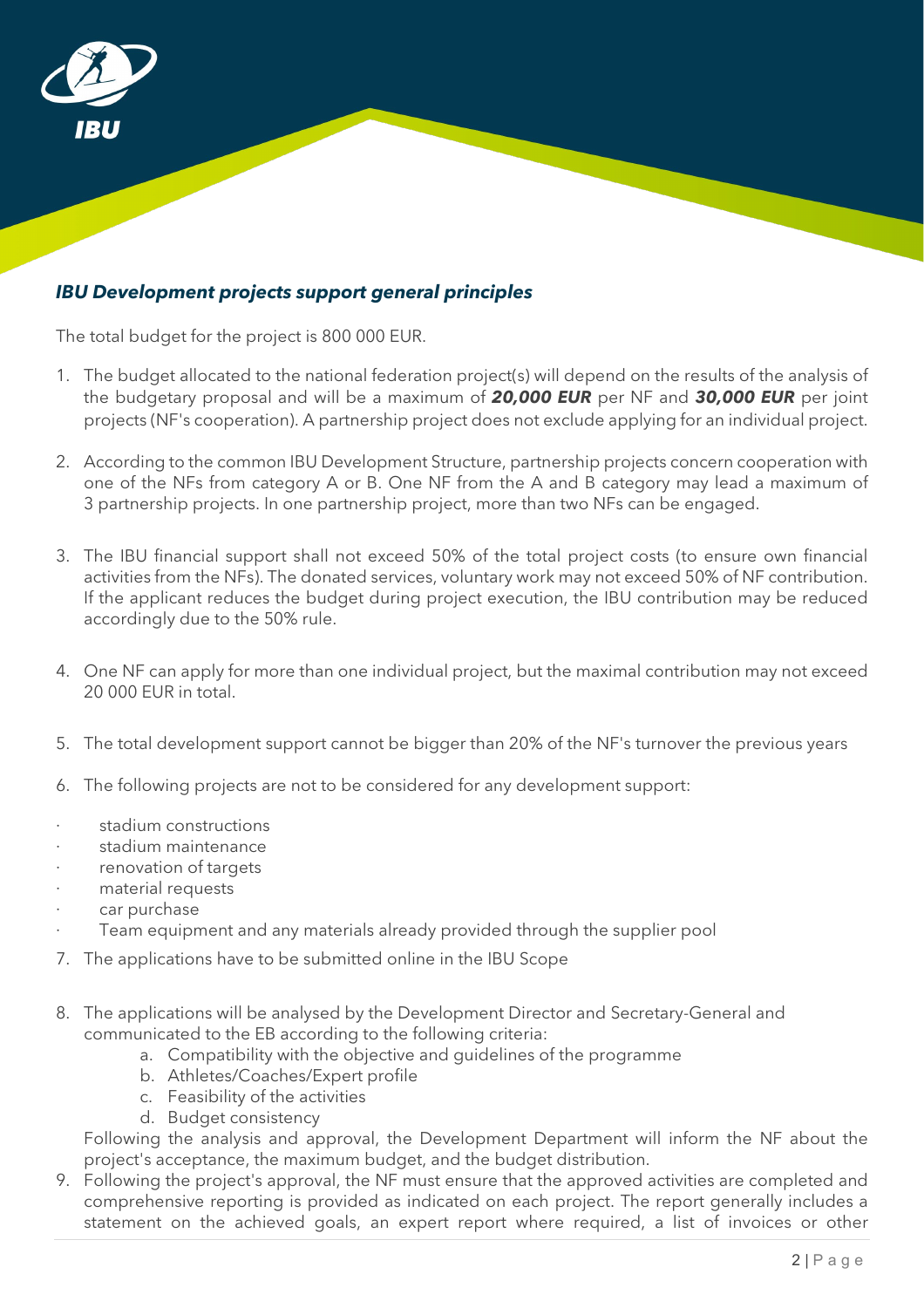

documents confirming the costs incurred. The reports with financial statements should be sent no later than 30 days after the project's end. The IBU has the right to publish the reports on the IBU website.

- 10. 50% of the financial support will be transferred after the project has been approved, and the other 50% will be transferred after the project report has been accepted.
- 11. Only the NFs who finalise the project can apply for the next IBU Development projects support.
- 12. IBU reserves the right for announced/unannounced visits to check the project implementation. In case of misused support, the IBU might decide to suspend the respective NF from any development support for a certain time.

### *Call for applications from 15th[1](#page-2-0) May 2021 until 30th October 2021 Duration of projects from 15th May 2021 to 30th March 2022*

### *Applications will be processed on the following dates: 11th June for the projects running from 15th May to 30th March 2022 02nd September for the projects running from 01st October to 30th March 2022 04th November for the projects running from 01st December to 30th March 2022*

#### *Projects description*

 $\overline{a}$ 

|    |      | 1. Youth and Junior athletes' development as a part of long-term national strategy | $\overline{4}$ |
|----|------|------------------------------------------------------------------------------------|----------------|
| 2. |      | Biathlon expert support and human resources management (capacity building)         | 5              |
|    | 2.1. | Establishing a YJ/Athletes Programme with the supervision of IBU                   | 5              |
|    |      | 2.2. Athlete recruitment for biathlon development after sport career               | 6              |
|    | 2.3. | Gender equality                                                                    | 7              |
|    | 2.4. | Sustainability                                                                     | 8              |
|    | 2.5. | Coaches scholarships related to IBU Academy activities                             | 8              |
| 3. |      | Support of training venue                                                          | 9              |
| 4. |      | NFs Partnership                                                                    | 10             |
| 5. |      | Advice on IBU Rules and Guidelines, Sustainability, Gender Equality, Governance    | 11             |

<span id="page-2-0"></span><sup>1</sup> The call for applications date may be changed due to the new software implementation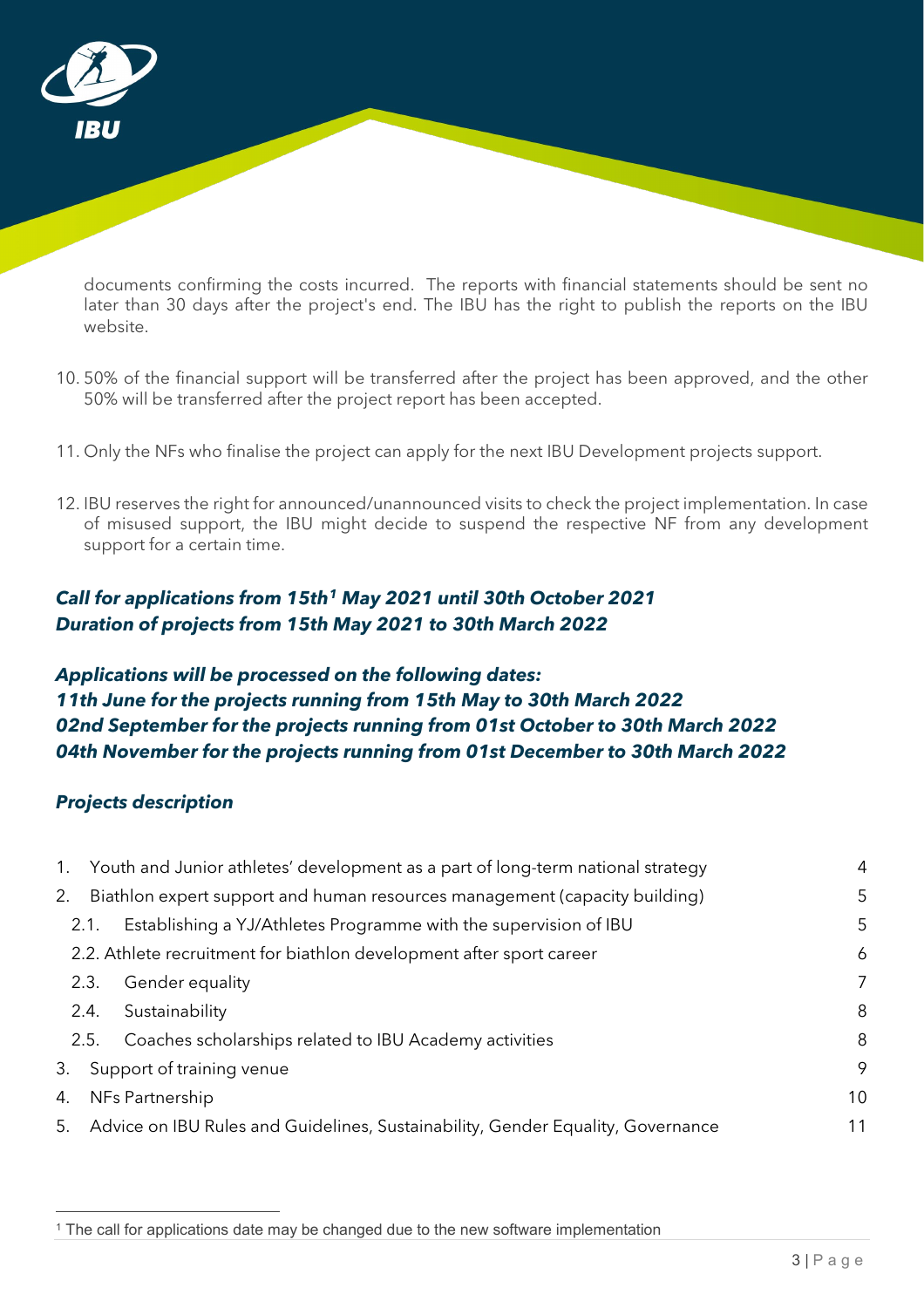

### <span id="page-3-0"></span>*1. Youth and Junior athletes' development as a part of long-term national strategy*

The project offers the NFs financial assistance to identify and train talented athletes for youth competitions at a national, regional and international level. The activities that might be included in the project are organising short-term national identifications projects and training camps, popularising biathlon activities delivered regularly to kids, learning and sharing initiatives.

The project aims to support national programmes focused on:

- 1) identification and training of youth and junior athletes with regard to increasing the number of athletes at the national and international level,
- 2) the popularisation of biathlon among kids (minimum age of 12 years).

Co-financing may cover the following costs:

- 1) Transport for participants
- 2) Accommodations
- 3) Insurance of project participants, coaches
- 4) National coach-coordinator fee
- 5) Transportation of sport equipment
- 6) Other approved by IBU

The following expenses will not be taken into consideration within the scope of this project:

1) Costs relating to the participation of athletes in national and international events

The application must be submitted through *IBU SCOPE* and include the following information:

- 1) Description of a long term national strategy
- 2) Proposed action plan based on the expected objectives
- 3) Dates and deadlines of the various phases/activities of the projects
- 4) Detailed budgetary proposal covering all expenses, and accommodation costs, and fees agreed with the coach or coordinator of the project

5) Other parties included in the project, especially Olympic Solidarity (OS) findings, if applicable

- 1) Financial report
- 2) Technical report
- 3) Photos and any other useful documents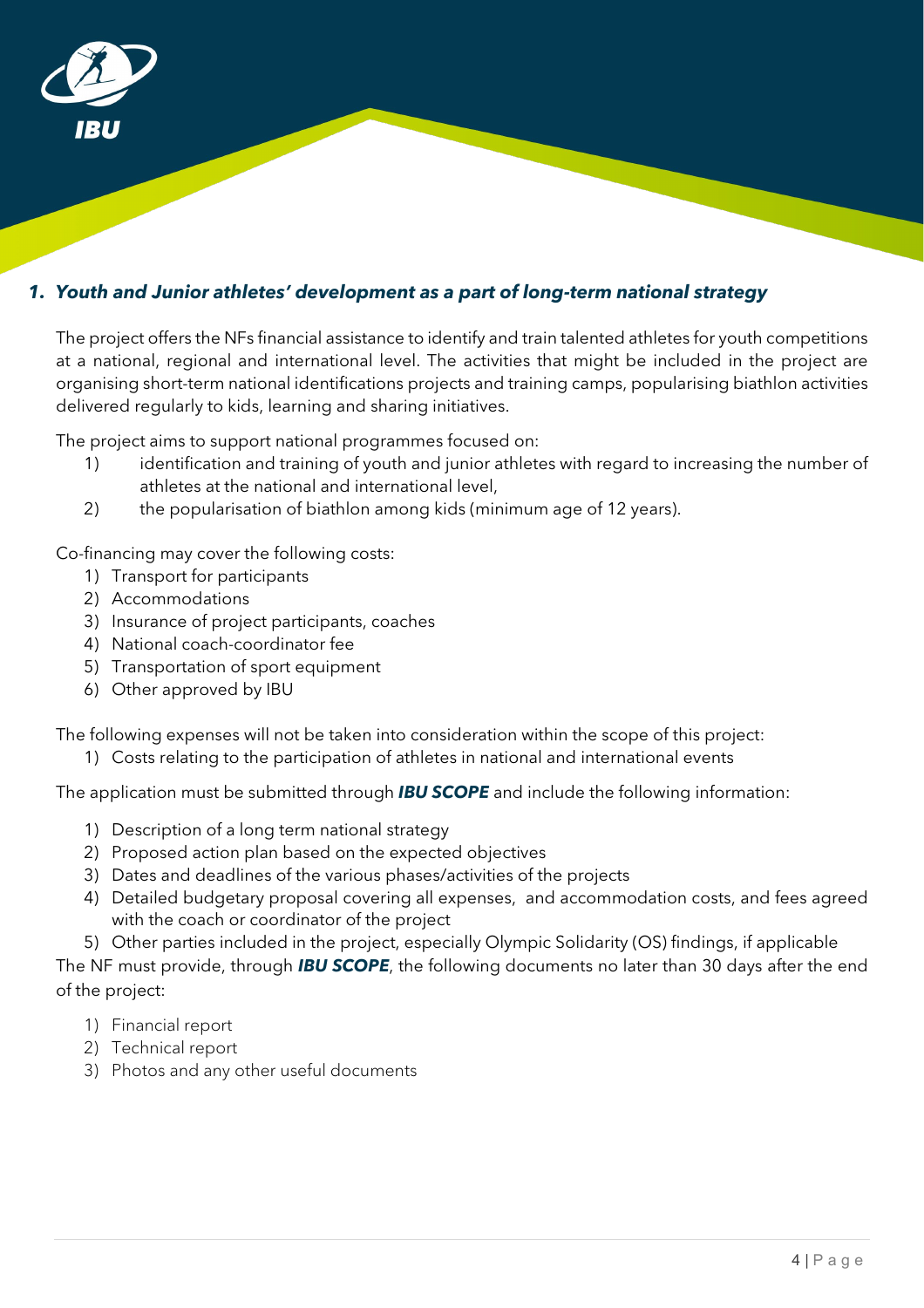

### <span id="page-4-1"></span><span id="page-4-0"></span>*2. Biathlon expert support and human resources management (capacity building) 2.1. Establishing a YJ/Athletes Programme with the supervision of IBU*

Projects aimed at supporting countries in building or evaluating a biathlon development strategy related sport system by putting in place a medium- or long-term plan consisting of consultations with an expert assigned by the IBU.

The project is dedicated to the NFs with the basic biathlon structure and weak training system, but which have the potential for improvement.

You can refer to the list of the potential projects below:

- 1) To encourage grassroots development or further develop existing initiatives
- 2) To establish/improve the national competition system
- 3) To set up or strengthen youth and junior training programme
- 4) To create a national talent identification system

This programme is not meant to cover hiring a coach to train the national youth and junior team. It is about the consultation with an appointed expert who can put together a realistic medium- to a long-term action plan with attainable objectives within the national setting.

Depending on the needs, the appointed expert can divide her/his mission into short-term visits of two or three weeks, rather than one long-term period.

Co-financing may cover the following costs:

- 1) Organisational costs
- 2) Expert's transport costs
- 3) All the costs linked to the presence of the expert in the country (accommodation, food, domestic transport)
- 4) Expert's fee
- 5) Health and accident insurance
- 6) Other approved by IBU

The application must be submitted through *IBU SCOPE* and include the following information:

- 1) Dates and deadlines of the various phases/activities of the projects
- 2) CV of the experts, if the NF proposes the person
- 3) Detailed budgetary proposal covering all expenses, including the travel and accommodations costs, and fees agrees with the expert

The experts may be proposed by the NFs or appointed by the IBU.

While the action plan is being implemented, the NF must maintain constant and close contact with the expert. The expert should immediately inform IBU in writing any problems that may occur to allow for rapid reaction, if necessary.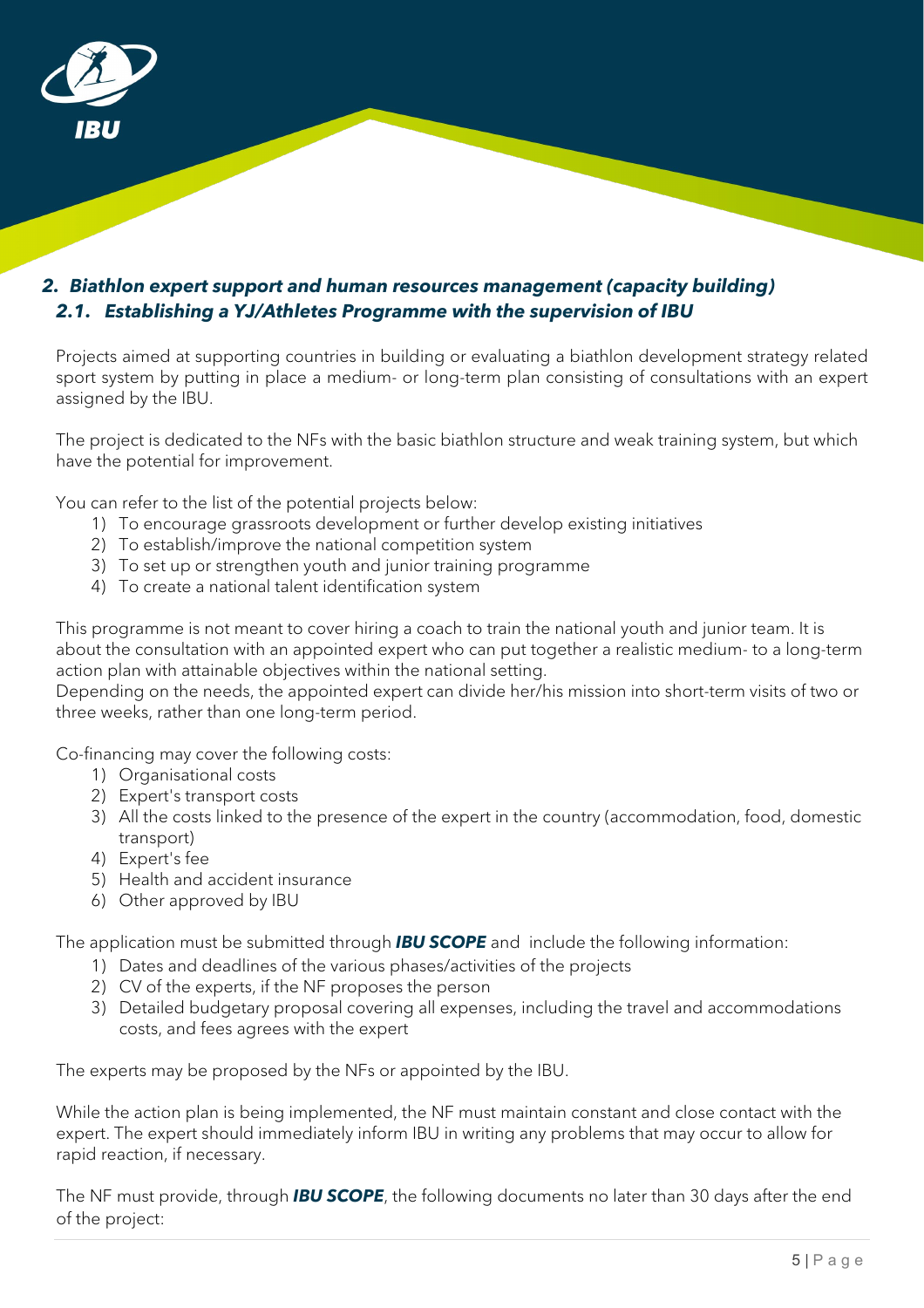

- 1) Financial report
- 2) Technical report
- 3) Technical information by the expert
- 4) Photos and any other useful documents

## <span id="page-5-0"></span>*2.2. Athlete recruitment for biathlon development after sport career*

Projects aimed at co-financing remuneration or training and education in cooperation with NF to athletes who stay in a national association as coaches, technician, staff, etc.

The project offers the NFs financial assistance to keep athletes in the sports organisations in different roles and ensure a smooth post-sporting transition for athletes. The project should last no less than 6 months.

Co-financing may cover the following costs:

- 1) Athlete's education or training related to the sports organisations work (sport management, coaches at a different level, etc.).
- 2) Athlete's remuneration in the NF in sport or administrative area.

Athletes must have the following profile to be considered for financial support:

- 1) Represents NFs at the international level in senior categories a minimum of 2 seasons period
- 2) Only athletes who have not been convicted of a doping offence or sanctioned for actions contrary to standards of sporting ethics.

The application must be submitted through IBU SCOPE and include the following information:

- 1) Dates and deadlines of the various phases of the projects
- 2) CV and motivational letter of the athlete
- 3) Detailed budgetary proposal
- 4) Other parties included in the project

- 1) Financial report
- 2) Athlete's evaluation form
- 3) Photos and any other useful documents, e.g. certificates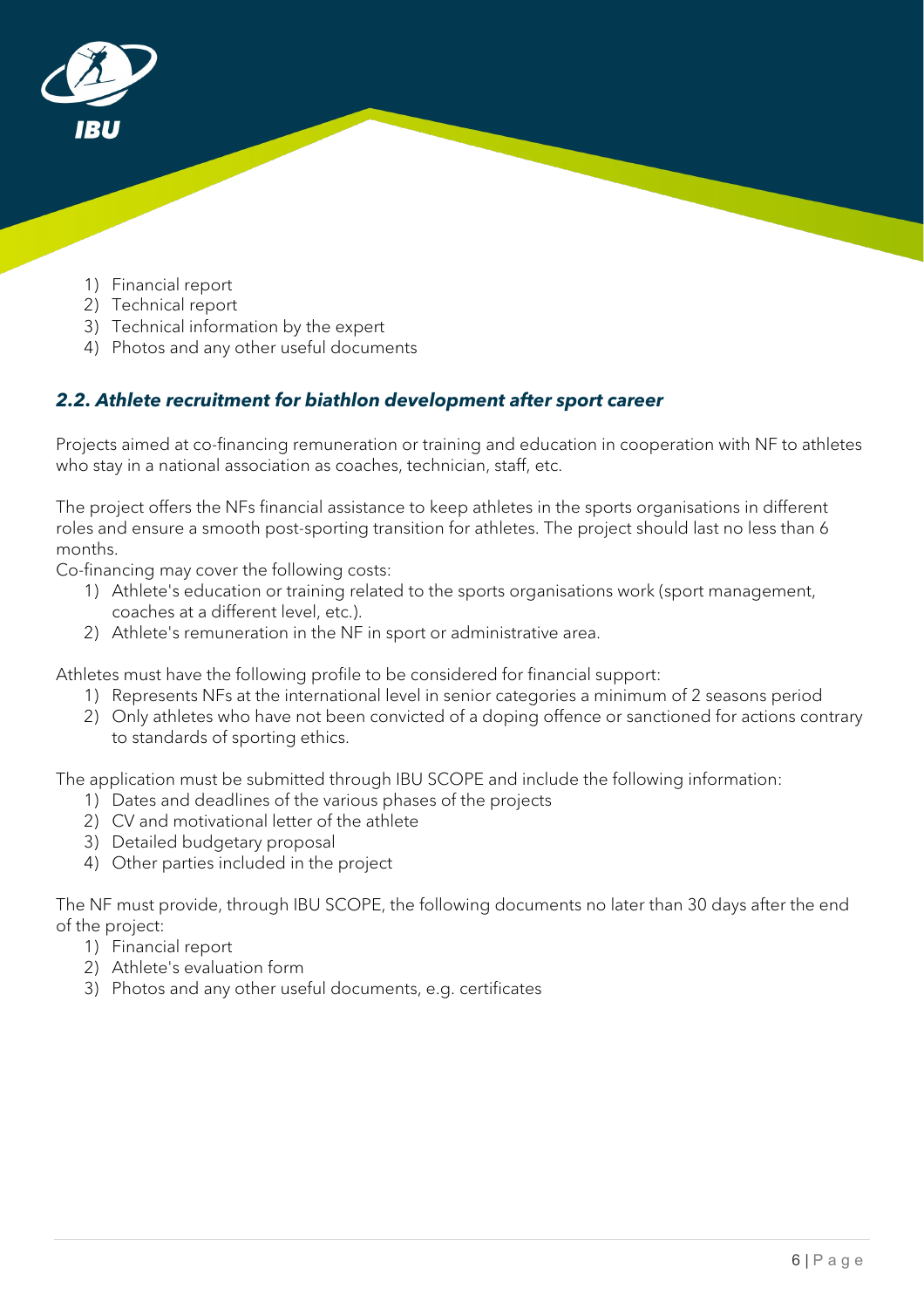

#### <span id="page-6-0"></span>*2.3. Gender equality*

Projects aimed at increasing the number of girls practising biathlon, activating women coaches in biathlon, activities related to the introduction of gender equality policy, preventing harassment and abuse, etc.

You can refer to the list of the potential project below:

- 1) To encourage gender equality and diversity activities or further develop existing initiatives
- 2) To organise gender equality seminars, webinars and workshops to encourage more women working in biathlon
- 3) To establish programmes focused on preventing harassment and abuse

Co-financing may cover the following costs:

- 1) Organisational costs
- 2) Expert's (lecturer) transport costs
- 3) Expert's or lecturer's fee
- 4) Preparation and production of materials (e.g. Brochure)
- 5) Other approved by IBU

The application must be submitted through *IBU SCOPE* and includes the following information:

- 1) Proposed action plan based on the expected objectives
- 2) Dates and deadlines of the various phases/activities of the projects
- 3) Draft of seminars/workshops agenda
- 4) Detailed budgetary proposal
- 5) Other parties included in the project

- 1) Financial report
- 2) Administrative report
- 3) Photos and any other useful documents, e.g. Brochure, invitation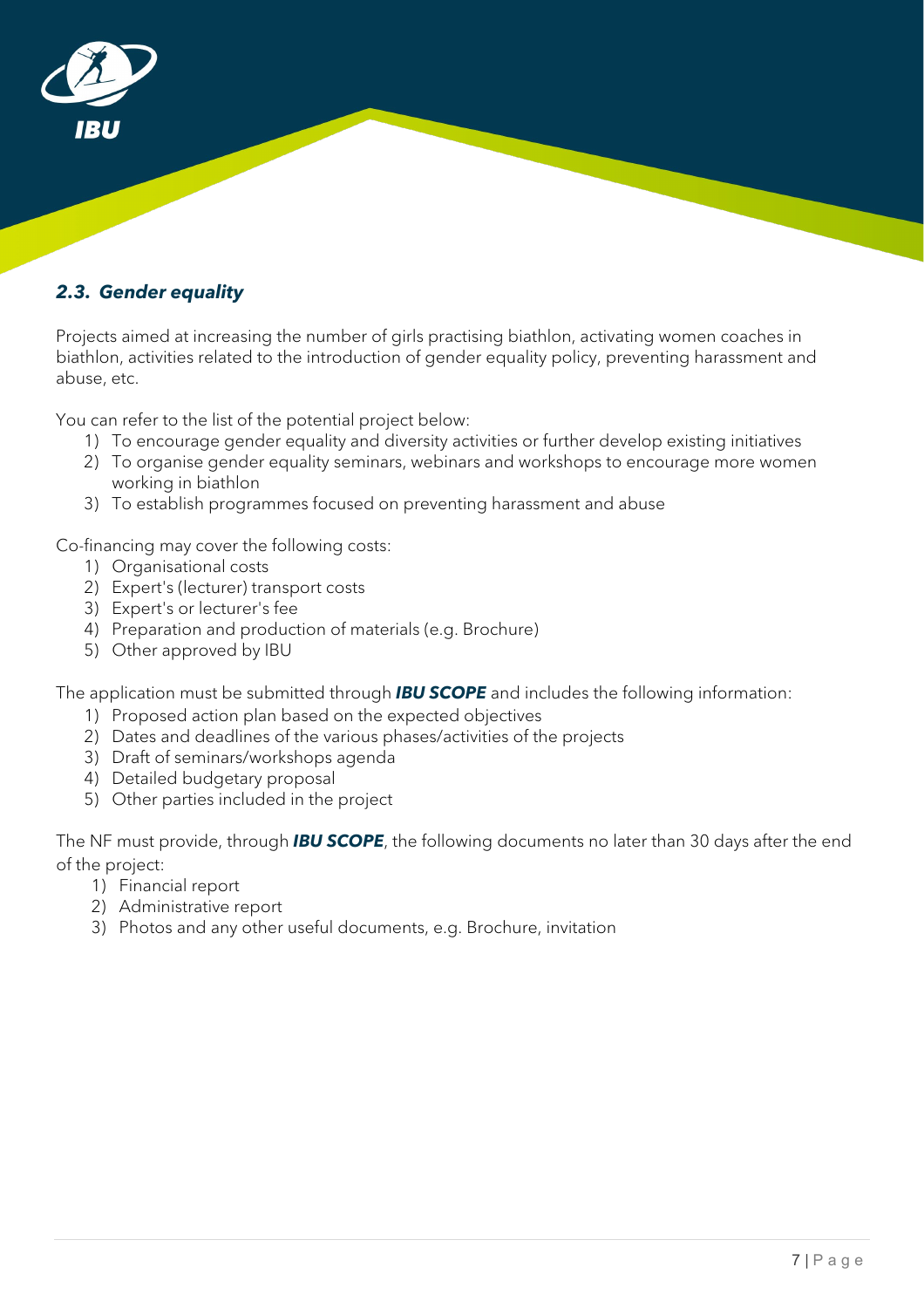

### <span id="page-7-0"></span>*2.4. Sustainability*

Projects aimed at creating a NF sustainability plan or calculating the carbon footprint and preparing a carbon management plan.

You can refer to the list of the potential project below:

- 1) To encourage development of systematic sustainability plans and initiatives for a NF
- 2) To promote understanding and reduction of the climate impact of biathlon through measurement of the carbon footprint of a NF's operations, development of measures to reduce that and joining the United Nations Sports for Climate Action Framework
- 3) To establish communication and educational programmes to grow awareness of sustainability and advocate for the importance of climate action by the national biathlon family, stakeholders and fans

Co-financing may cover the following costs:

- 1) Organisational and administrative costs
- 2) Expert's travel costs
- 3) Expert's fees
- 4) Preparation and production of materials (e.g. policy or calculation or campaign materials)
- 5) Other approved by IBU

The application must be submitted through *IBU SCOPE* and includes the following information:

- 1) Proposed action plan based on the expected objectives
- 2) Dates and deadlines of the various phases/activities of the projects
- 3) Definition of external expertise required
- 4) Detailed budgetary proposal
- 5) Other parties included in the project

The NF must provide, through *IBU SCOPE*, the following documents no later than 30 days after the end of the project:

- 1) Financial report
- 2) Administrative report
- 3) Photos and any other useful documents, e.g. Brochure, invitation

#### <span id="page-7-1"></span>*2.5. Coaches scholarships related to IBU Academy activities*

Scholarships focused on covering the accommodation and travel costs during the IBU Academy courses. This support will be launched in 2022.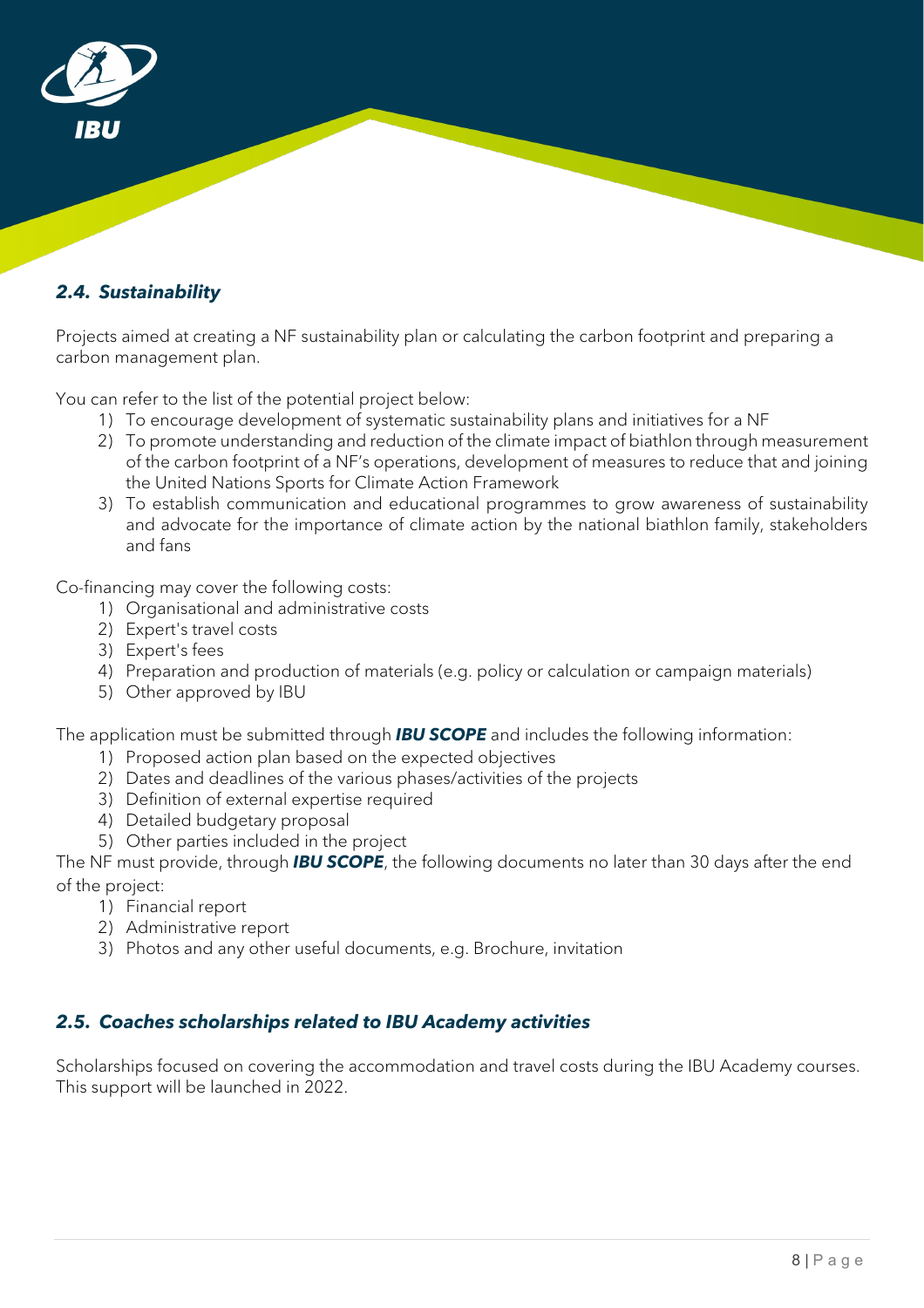

### <span id="page-8-0"></span>*3. Support of training venue*

The project offers the NFs financial assistance to equip the facility with biathlon training targets or laser or air rifles to train youngsters to develop biathlon at the national level.

You can refer to the list of the project below:

- 1) Buying the biathlon targets
- 2) Provision of laser or air rifles for training youngsters

Co-financing may cover the following costs:

- 1) Biathlon targets costs (a maximum of 10 targets)
- 2) Laser or air rifles costs

The application must be submitted through *IBU SCOPE* and include the following information:

- 1) Documentation that approves the existing training facility for the biathlon targets
- 2) Information about the laser or air rifles users
- 3) Dates and deadlines of the various phases/activities of the projects
- 4) Detailed budgetary proposal
- 5) Other parties included in the project

- 1) Financial report
- 2) Administrative report
- 3) Photos and any other useful documents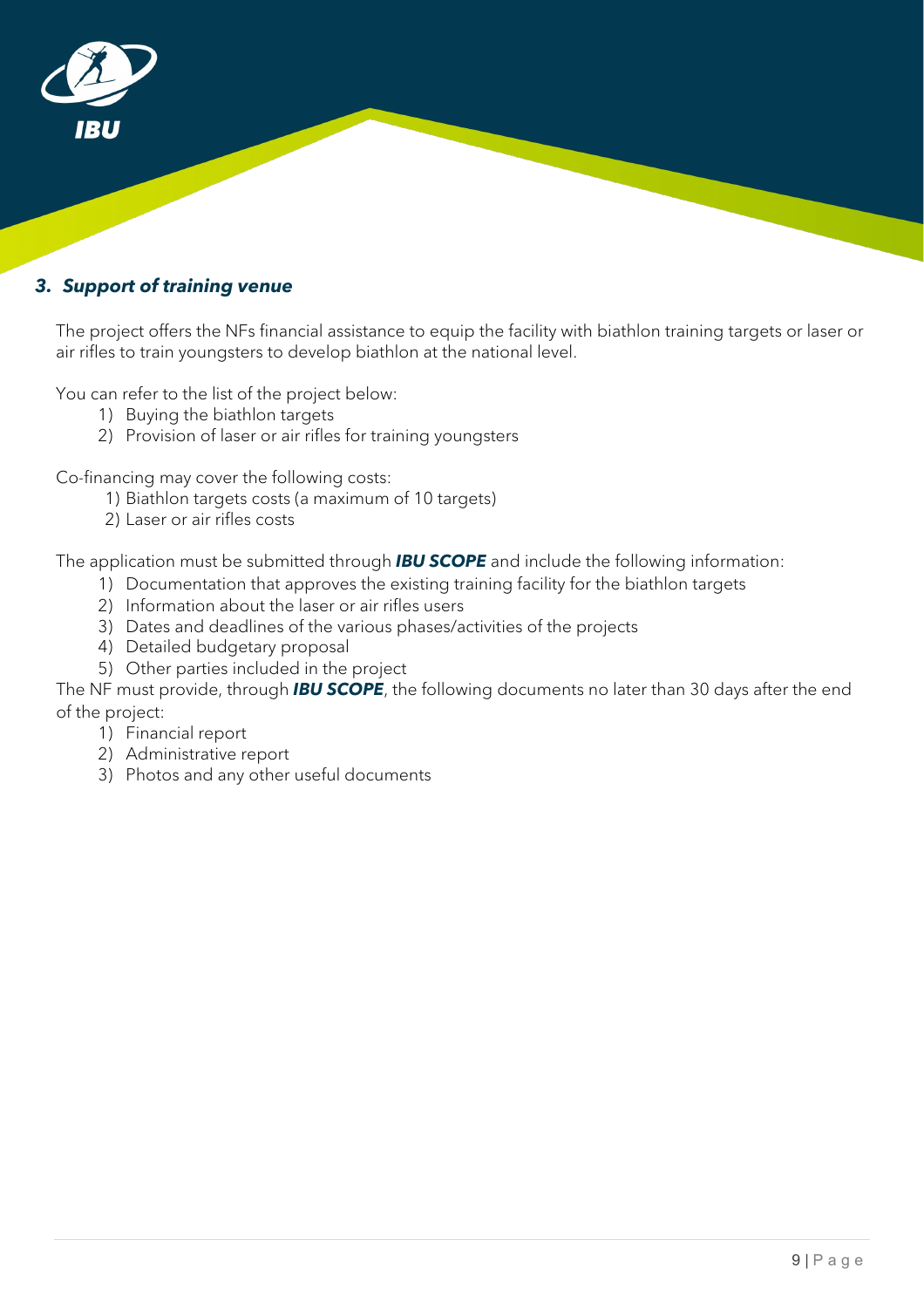

### <span id="page-9-0"></span>*4. NFs Partnership*

The project's main objective is to facilitate the exchange of knowledge and experience among NFs and mutual support in keeping our sport at a high level. Exchange and cooperation programs between nations include coaches and athletes training, coaches/referee/officials education and practical training, administrative staff training, and mentorships.

According to the common IBU Development Structure, partnership projects concern cooperation with one of the NFs from category A or B. One NF from the A and B category may lead a maximum of 3 partnership projects. In one partnership project, more than two NFs can be engaged.

You can refer to the list of the potential project below:

- 1) Best practise exchange system for administrative staff
- 2) Joint camps combined with educational programmes for coaches (seminar, presentation, meetings, etc.)
- 3) Joint Referee/Official Seminars
- 4) Joint Technician Seminars

Co-financing may cover the following costs:

- 1) Organisational costs
- 2) Travel and accommodation costs
- 3) Expert's fee during the seminars and workshops
- 4) Health and accident insurance
- 5) Other approved by IBU

The application must be submitted through *IBU SCOPE* by the NF leading project and include the following information:

- 1) Plan of the exchange program
- 2) Dates and deadlines of the various phases/activities of the projects
- 3) Draft of the seminars and other educational activities agenda
- 4) Detailed budgetary proposal covering all expenses, including the travel and accommodations costs, and fees agrees with the experts
- 5) Statement of the third party (NF) about participation in the project

While the action plan is being implemented, the NF must maintain constant and close contact. The leading NF will be responsible for the overall organisation and follow up of the seminars, workshops, camp, including but not limited to the logistical arrangements, communication with participating NFs and reporting to the IBU.

- 1) Financial report
- 2) Technical report
- 3) Photos and any other useful documents